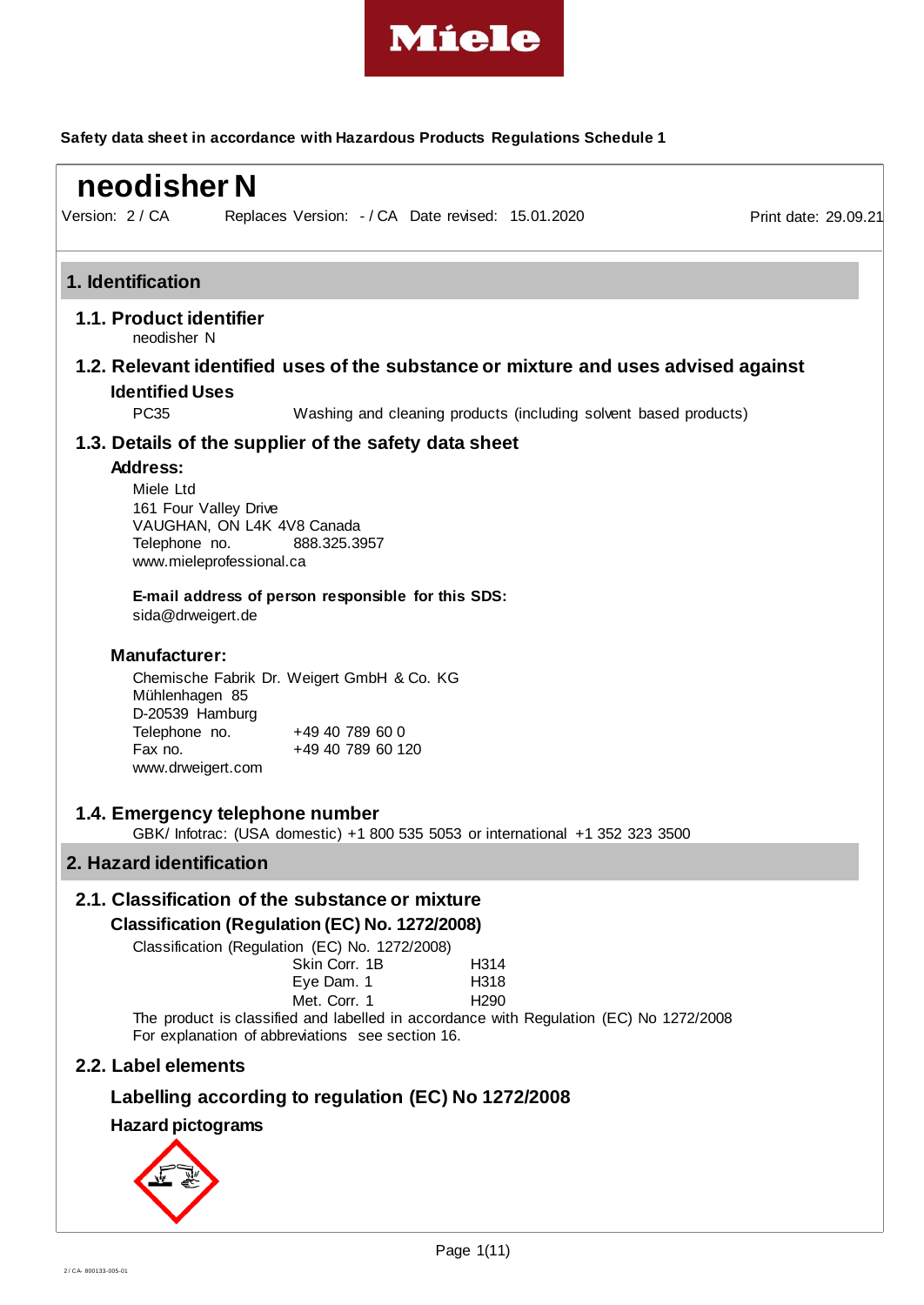

| neodisher N                                                                   |                                                                                                                                                                                           |                      |
|-------------------------------------------------------------------------------|-------------------------------------------------------------------------------------------------------------------------------------------------------------------------------------------|----------------------|
| Version: 2 / CA                                                               | Replaces Version: - / CA Date revised: 15.01.2020                                                                                                                                         | Print date: 29.09.21 |
| <b>Signal word</b><br>Danger                                                  |                                                                                                                                                                                           |                      |
| <b>Hazard statements</b>                                                      |                                                                                                                                                                                           |                      |
| H <sub>290</sub><br>H314                                                      | May be corrosive to metals.<br>Causes severe skin burns and eye damage.                                                                                                                   |                      |
| <b>Precautionary statements</b>                                               |                                                                                                                                                                                           |                      |
| P280<br>P303+P361+P353                                                        | Wear protective gloves/protective clothing/eye protection/face protection.<br>IF ON SKIN (or hair): Take off immediately all contaminated clothing. Rinse skin<br>with water [or shower]. |                      |
| P305+P351+P338                                                                | IF IN EYES: Rinse cautiously with water for several minutes. Remove contact<br>lenses, if present and easy to do. Continue rinsing.                                                       |                      |
| P310                                                                          | Immediately call a POISON CENTER or doctor.<br>Dispose only when container is empty and closed. For disposal of product<br>residues, refer to safety data sheet.                          |                      |
|                                                                               | Hazardous component(s) to be indicated on label (Regulation (EC) No. 1272/2008)                                                                                                           |                      |
| contains                                                                      | Phosphoric acid                                                                                                                                                                           |                      |
| 2.3. Other hazards                                                            | No special hazards have to be mentioned. The product contains no PBT or vPvB substances.                                                                                                  |                      |
|                                                                               | 3. Composition/Information on ingredients                                                                                                                                                 |                      |
| 3.2. Mixtures                                                                 |                                                                                                                                                                                           |                      |
| <b>Hazardous ingredients</b>                                                  |                                                                                                                                                                                           |                      |
|                                                                               |                                                                                                                                                                                           |                      |
| Phosphoric acid<br>CAS No.<br>EINECS no.<br>Registration no.<br>Concentration | 7664-38-2<br>231-633-2<br>01-2119485924-24<br>50<br>$\%$<br>$>=$<br>Classification (Regulation (EC) No. 1272/2008)<br>Skin Corr. 1B<br>H314                                               |                      |
|                                                                               | Concentration limits (Regulation (EC) No. 1272/2008)                                                                                                                                      |                      |
|                                                                               | $>= 10 < 25$<br>Eye Irrit. 2<br>H319<br>Skin Corr. 1B<br>H314<br>$>= 25$<br>H315<br>Skin Irrit. 2<br>$>= 10 < 25$                                                                         |                      |
| <b>CLP</b>                                                                    | Regulation (EC) No 1272/2008, Annex VI, Note B                                                                                                                                            |                      |
| citric acid<br>CAS No.<br>EINECS no.<br>Registration no.<br>Concentration     | 77-92-9<br>201-069-1<br>01-2119457026-42<br>10<br>$\%$<br>1<br>$>=$<br>$\prec$<br>Classification (Regulation (EC) No. 1272/2008)<br>Eye Irrit. 2<br>H319                                  |                      |
| <b>Other information</b>                                                      |                                                                                                                                                                                           |                      |
|                                                                               | Complete text of hazard statements in chapter 16                                                                                                                                          |                      |
| 4. First-aid measures                                                         |                                                                                                                                                                                           |                      |
| 4.1. Description of first aid measures                                        |                                                                                                                                                                                           |                      |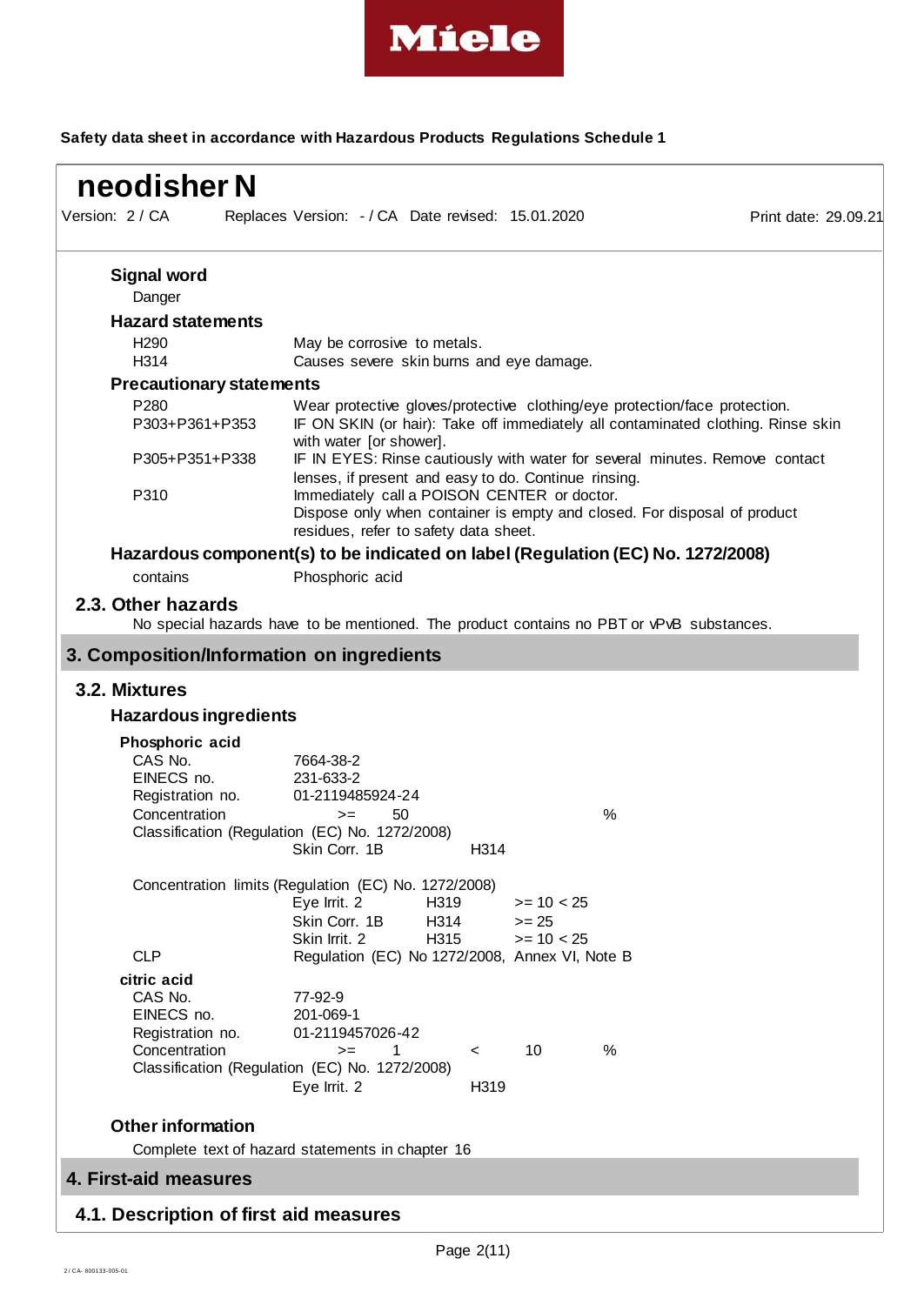

Replaces Version:  $-$  / CA Date revised: 15.01.2020 Print date: 29.09.21  **neodisher N** Version: 2 / CA **General information** Remove contaminated, soaked clothing immediately and dispose of safely. Clean body thoroughly (bath, shower). In any case show the physician the Safety Data Sheet. **After inhalation** Ensure supply of fresh air. When spray fog inhaled, seek medical aid. **After skin contact** After contact with skin, wash immediately with plenty of water. Take medical treatment. **After eye contact** In case of contact with the eyes, rinse immediately for at least 15 minutes with plenty of water. Summon a doctor immediately. **After ingestion** If swallowed, seek medical advice immediately and show this container or label. Rinse mouth thoroughly with water. Let plenty of water be drunk in small gulps. Do not induce vomiting. **Adhere to personal protective measures when giving first aid** First aider: Pay attention to self-protection! **4.2. Most important symptoms and effects, both acute and delayed** Until now no symptoms known so far. **4.3. Indication of any immediate medical attention and special treatment needed Hints for the physician / hazards** In the case of swallowing with subsequent vomiting, aspiration of the lungs can occur which can lead to chemical pneumonia or asphyxiation.

## **5. Fire-fighting measures**

## **5.1. Extinguishing media**

## **Suitable extinguishing media**

Product itself is non-combustible; adapt fire extinguishing measures to surrounding areas.

#### **Non suitable extinguishing media**

Full water jet

#### **5.2. Special hazards arising from the substance or mixture**

In case of combustion evolution of dangerous gases possible.

# **5.3. Advice for firefighters**

## **Special protective equipment for fire-fighting**

Do not inhale explosion and/or combustion gases. In case of combustion use a suitable breathing apparatus.

## **Other information**

Collect contaminated fire-fighting water separately, must not be discharged into the drains. Fire residues and contaminated fire-fighting water must be disposed of in accordance with the local regulations.

## **6. Accidental release measures**

## **6.1. Personal precautions, protective equipment and emergency procedures**

Avoid contact with skin, eyes and clothing. Refer to protective measures listed in Sections 7 and 8.

## **6.2. Environmental precautions**

Do not discharge into the drains/surface waters/groundwater.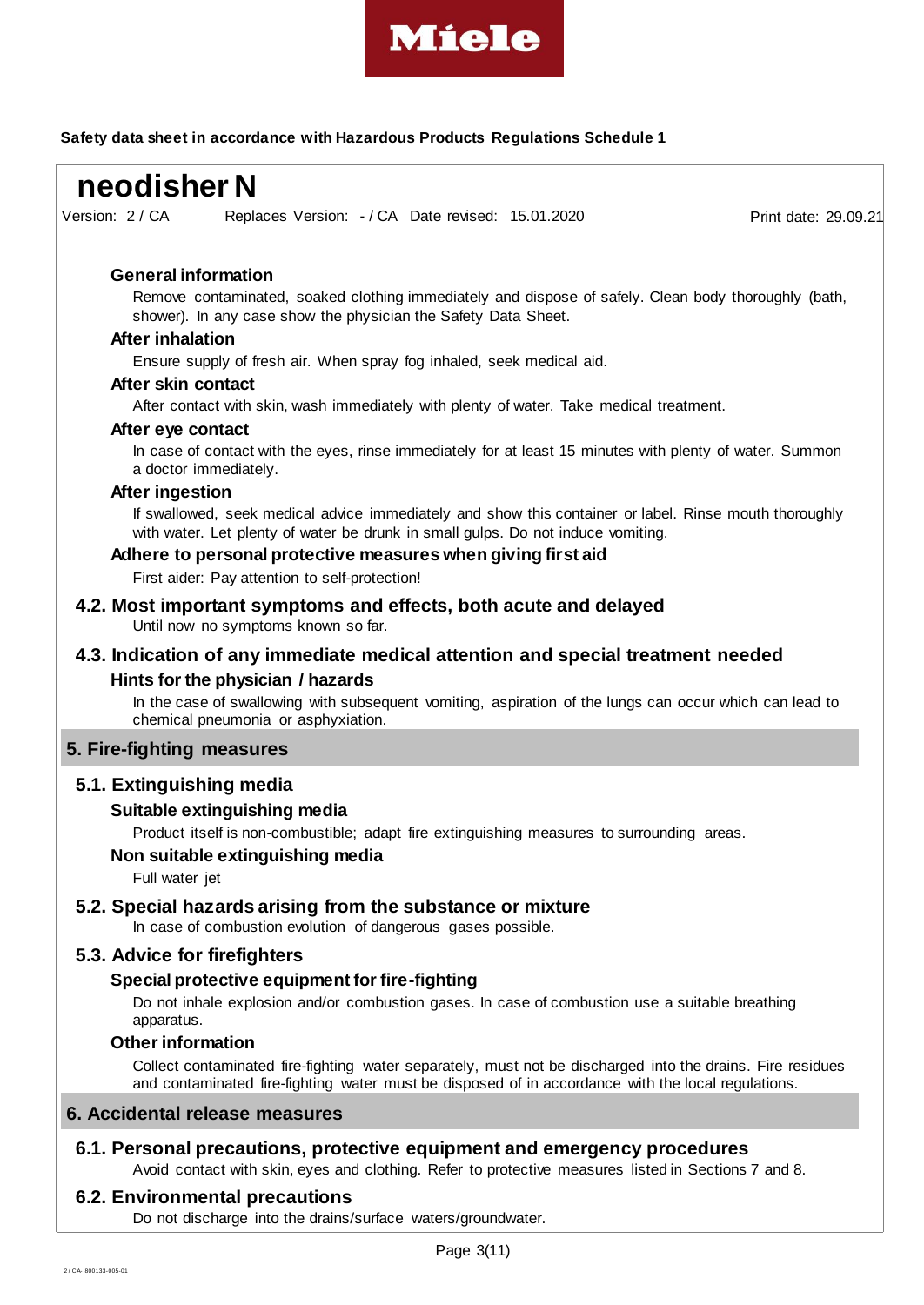

| neodisher N                                                                                                                        |                                                                                                                                                                                                                                                                                            |                      |
|------------------------------------------------------------------------------------------------------------------------------------|--------------------------------------------------------------------------------------------------------------------------------------------------------------------------------------------------------------------------------------------------------------------------------------------|----------------------|
| Version: 2 / CA                                                                                                                    | Replaces Version: - / CA Date revised: 15.01.2020                                                                                                                                                                                                                                          | Print date: 29.09.21 |
|                                                                                                                                    | 6.3. Methods and material for containment and cleaning up<br>Pick up with absorbent material. Dispose of absorbed material in accordance with the regulations.                                                                                                                             |                      |
| 6.4. Reference to other sections                                                                                                   | Refer to protective measures listed in Sections 7 and 8.                                                                                                                                                                                                                                   |                      |
| 7. Handling and storage                                                                                                            |                                                                                                                                                                                                                                                                                            |                      |
| 7.1. Precautions for safe handling<br>Advice on safe handling<br>tightly closed.<br>The product is not combustible.                | Avoid formation of aerosols. Observe the usual precautions for handling chemicals. Keep container<br>Advice on protection against fire and explosion                                                                                                                                       |                      |
|                                                                                                                                    | 7.2. Conditions for safe storage, including any incompatibilities                                                                                                                                                                                                                          |                      |
| Recommended storage temperature<br>Value                                                                                           | 30<br>°C<br>-15<br>$\geq$<br>$\lt$                                                                                                                                                                                                                                                         |                      |
| Requirements for storage rooms and vessels<br>Storage class according to TRGS 510<br>Storage class according to<br><b>TRGS 510</b> | Keep in original packaging, tightly closed. Storage rooms must be properly ventilated. Containers which<br>are opened must be carefully resealed and kept upright to prevent leakage.<br>8B<br>Non-combustible corrosive hazardous substances                                              |                      |
| 7.3. Specific end use(s)<br>no data                                                                                                |                                                                                                                                                                                                                                                                                            |                      |
| 8. Exposure controls/Personal protection                                                                                           |                                                                                                                                                                                                                                                                                            |                      |
| 8.1. Control parameters<br><b>Other information</b>                                                                                | There are not known any further control parameters.                                                                                                                                                                                                                                        |                      |
| 8.2. Exposure controls                                                                                                             |                                                                                                                                                                                                                                                                                            |                      |
| General protective and hygiene measures                                                                                            | Hold eye wash fountain available. Hold emergency shower available. Do not inhale<br>gases/vapours/aerosols. Avoid contact with skin and eyes. Do not eat, drink or smoke during work time.<br>Wash hands before breaks and after work. Clean skin thoroughly after work; apply skin cream. |                      |
| <b>Respiratory protection</b>                                                                                                      |                                                                                                                                                                                                                                                                                            |                      |
| Particle filter P2                                                                                                                 | If workplace limits are exceeded, a respiratory protection approved for this particular job must be worn.                                                                                                                                                                                  |                      |
| <b>Hand protection</b>                                                                                                             |                                                                                                                                                                                                                                                                                            |                      |
| Chemical resistant gloves<br>Use<br>Appropriate Material<br>Material thickness<br>Breakthrough time                                | Permanent hand contact<br>neoprene<br>0,65<br>$>=$<br>480                                                                                                                                                                                                                                  |                      |

Breakthrough time ><br>Appropriate Material mitrile

Material thickness  $> = 0,4$ 

Appropriate Material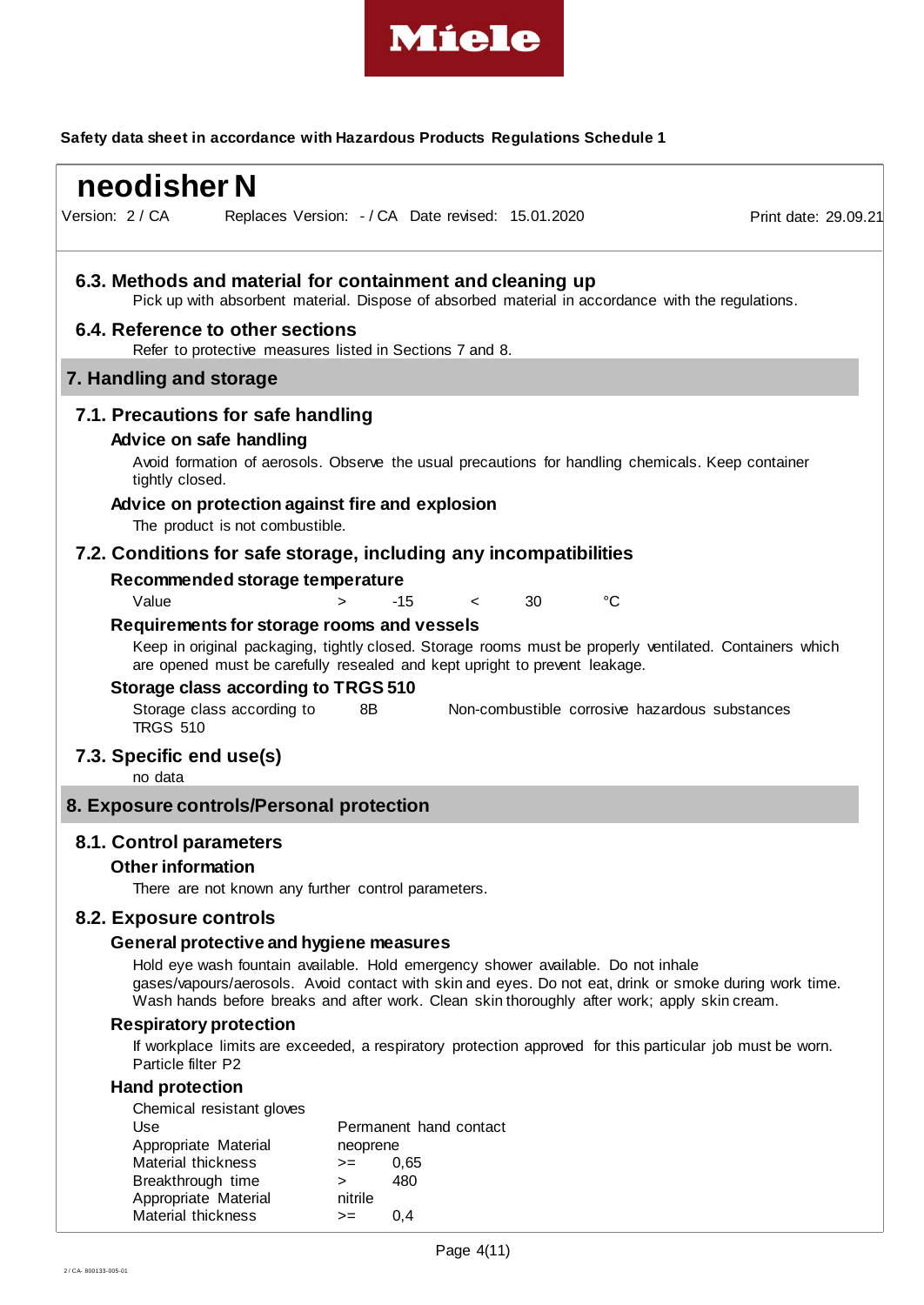

| neodisher N                                                                                                                                                                                                                                                                                                                           |                                                                                                                                                                  |                      |
|---------------------------------------------------------------------------------------------------------------------------------------------------------------------------------------------------------------------------------------------------------------------------------------------------------------------------------------|------------------------------------------------------------------------------------------------------------------------------------------------------------------|----------------------|
| Version: 2 / CA                                                                                                                                                                                                                                                                                                                       | Replaces Version: - / CA Date revised: 15.01.2020                                                                                                                | Print date: 29.09.21 |
| Breakthrough time<br>$\geq$<br>Appropriate Material<br>Material thickness<br>$>=$<br>Breakthrough time<br>$\geq$<br>Use<br>Appropriate Material<br>Material thickness<br>$>=$<br>Hand protection must comply with EN 374.<br>Eye protection<br><b>Body protection</b><br>Clothing as usual in the chemical industry. Protective shoes | 480<br>butyl<br>0,7<br>480<br>Short-term hand contact<br>nitrile<br>0, 11<br>Safety glasses with side protection shield; Eye protection must comply with EN 166. |                      |
| 9. Physical and chemical properties                                                                                                                                                                                                                                                                                                   |                                                                                                                                                                  |                      |
| 9.1. Information on basic physical and chemical properties<br><b>Form</b><br><b>Colour</b><br>Odour<br><b>Odour threshold</b><br>Remarks                                                                                                                                                                                              | liquid<br>colourless<br>characteristic<br>not determined                                                                                                         |                      |
| pH value<br>Value<br>Temperature<br><b>Melting point</b>                                                                                                                                                                                                                                                                              | 0,7<br>appr.<br>$\rm ^{\circ}C$<br>20                                                                                                                            |                      |
| Remarks<br><b>Freezing point</b><br>Remarks                                                                                                                                                                                                                                                                                           | not determined<br>not determined                                                                                                                                 |                      |
| Initial boiling point and boiling range                                                                                                                                                                                                                                                                                               |                                                                                                                                                                  |                      |
| Remarks<br><b>Flash point</b><br>Remarks                                                                                                                                                                                                                                                                                              | not determined<br>Not applicable                                                                                                                                 |                      |
| Evaporation rate (ether = $1$ ) :<br>Remarks<br>Flammability (solid, gas)                                                                                                                                                                                                                                                             | not determined                                                                                                                                                   |                      |
| evaluation<br>Upper/lower flammability or explosive limits<br>Remarks                                                                                                                                                                                                                                                                 | Not applicable<br>Not applicable                                                                                                                                 |                      |
| Vapour pressure<br>Remarks<br>Vapour density                                                                                                                                                                                                                                                                                          | not determined                                                                                                                                                   |                      |
| Remarks<br><b>Density</b><br>Value<br>Temperature                                                                                                                                                                                                                                                                                     | not determined<br>g/cm <sup>3</sup><br>1,47<br>20<br>$^{\circ}C$                                                                                                 |                      |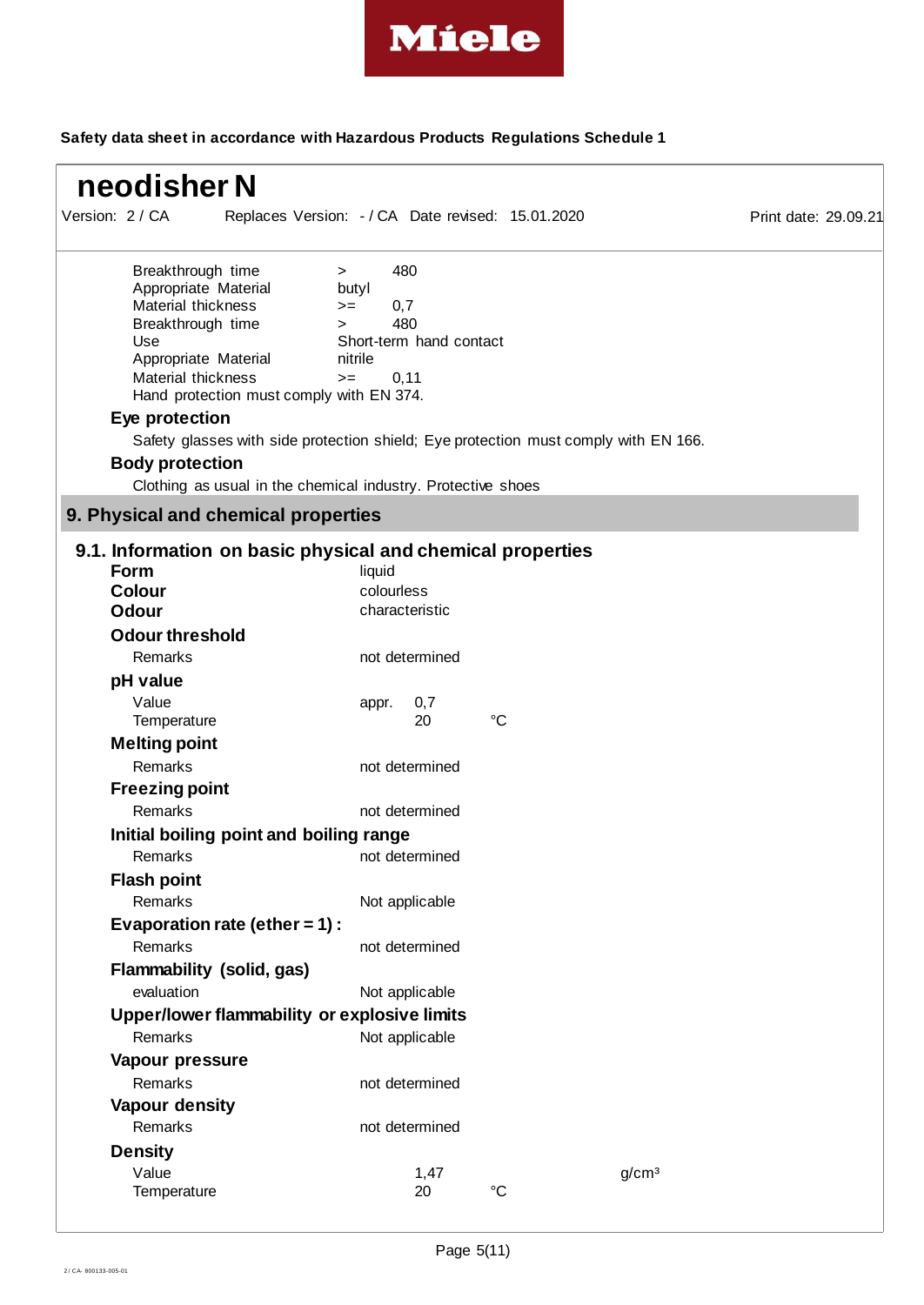

| neodisher N                                                                                                 |  |            |                                                   |                 |                                                                                      |                      |
|-------------------------------------------------------------------------------------------------------------|--|------------|---------------------------------------------------|-----------------|--------------------------------------------------------------------------------------|----------------------|
| Version: 2 / CA                                                                                             |  |            | Replaces Version: - / CA Date revised: 15.01.2020 |                 |                                                                                      | Print date: 29.09.21 |
| <b>Solubility in water</b>                                                                                  |  |            |                                                   |                 |                                                                                      |                      |
| Remarks                                                                                                     |  |            | miscible in all proportions                       |                 |                                                                                      |                      |
| Solubility(ies)                                                                                             |  |            |                                                   |                 |                                                                                      |                      |
| Remarks                                                                                                     |  |            | not determined                                    |                 |                                                                                      |                      |
| <b>Partition coefficient: n-octanol/water</b>                                                               |  |            |                                                   |                 |                                                                                      |                      |
| Remarks                                                                                                     |  |            | not determined                                    |                 |                                                                                      |                      |
| Ignition temperature<br>Remarks                                                                             |  |            |                                                   |                 |                                                                                      |                      |
| <b>Decomposition temperature</b>                                                                            |  |            | Not applicable                                    |                 |                                                                                      |                      |
| Remarks                                                                                                     |  |            | not determined                                    |                 |                                                                                      |                      |
| <b>Viscosity</b>                                                                                            |  |            |                                                   |                 |                                                                                      |                      |
|                                                                                                             |  |            |                                                   |                 |                                                                                      |                      |
| dynamic<br>Value                                                                                            |  | $\,<\,$    | 50                                                |                 | mPa.s                                                                                |                      |
| Temperature                                                                                                 |  |            | 20                                                | $\rm ^{\circ}C$ |                                                                                      |                      |
| <b>Explosive properties</b>                                                                                 |  |            |                                                   |                 |                                                                                      |                      |
| evaluation                                                                                                  |  |            | not determined                                    |                 |                                                                                      |                      |
| <b>Oxidising properties</b>                                                                                 |  |            |                                                   |                 |                                                                                      |                      |
| evaluation                                                                                                  |  | None known |                                                   |                 |                                                                                      |                      |
| 9.2. Other information                                                                                      |  |            |                                                   |                 |                                                                                      |                      |
| <b>Other information</b>                                                                                    |  |            |                                                   |                 |                                                                                      |                      |
| None known                                                                                                  |  |            |                                                   |                 |                                                                                      |                      |
| 10. Stability and reactivity                                                                                |  |            |                                                   |                 |                                                                                      |                      |
| 10.1. Reactivity                                                                                            |  |            |                                                   |                 | No hazardous reactions when stored and handled according to prescribed instructions. |                      |
| <b>10.2. Chemical stability</b><br>No hazardous reactions known.                                            |  |            |                                                   |                 |                                                                                      |                      |
| 10.3. Possibility of hazardous reactions<br>No hazardous reactions known.                                   |  |            |                                                   |                 |                                                                                      |                      |
| 10.4. Conditions to avoid<br>No hazardous reactions known.                                                  |  |            |                                                   |                 |                                                                                      |                      |
| <b>Decomposition temperature</b><br>Remarks                                                                 |  |            | not determined                                    |                 |                                                                                      |                      |
| 10.5. Incompatible materials<br>Reactions with metals, with evolution of hydrogen. Reactions with alkalies. |  |            |                                                   |                 |                                                                                      |                      |
| 10.6. Hazardous decomposition products<br>No hazardous decomposition products known.                        |  |            |                                                   |                 |                                                                                      |                      |
| 11. Toxicological information                                                                               |  |            |                                                   |                 |                                                                                      |                      |
| 11.1. Information on toxicological effects                                                                  |  |            |                                                   |                 |                                                                                      |                      |
| <b>Acute oral toxicity</b>                                                                                  |  |            |                                                   |                 |                                                                                      |                      |
|                                                                                                             |  |            |                                                   |                 |                                                                                      |                      |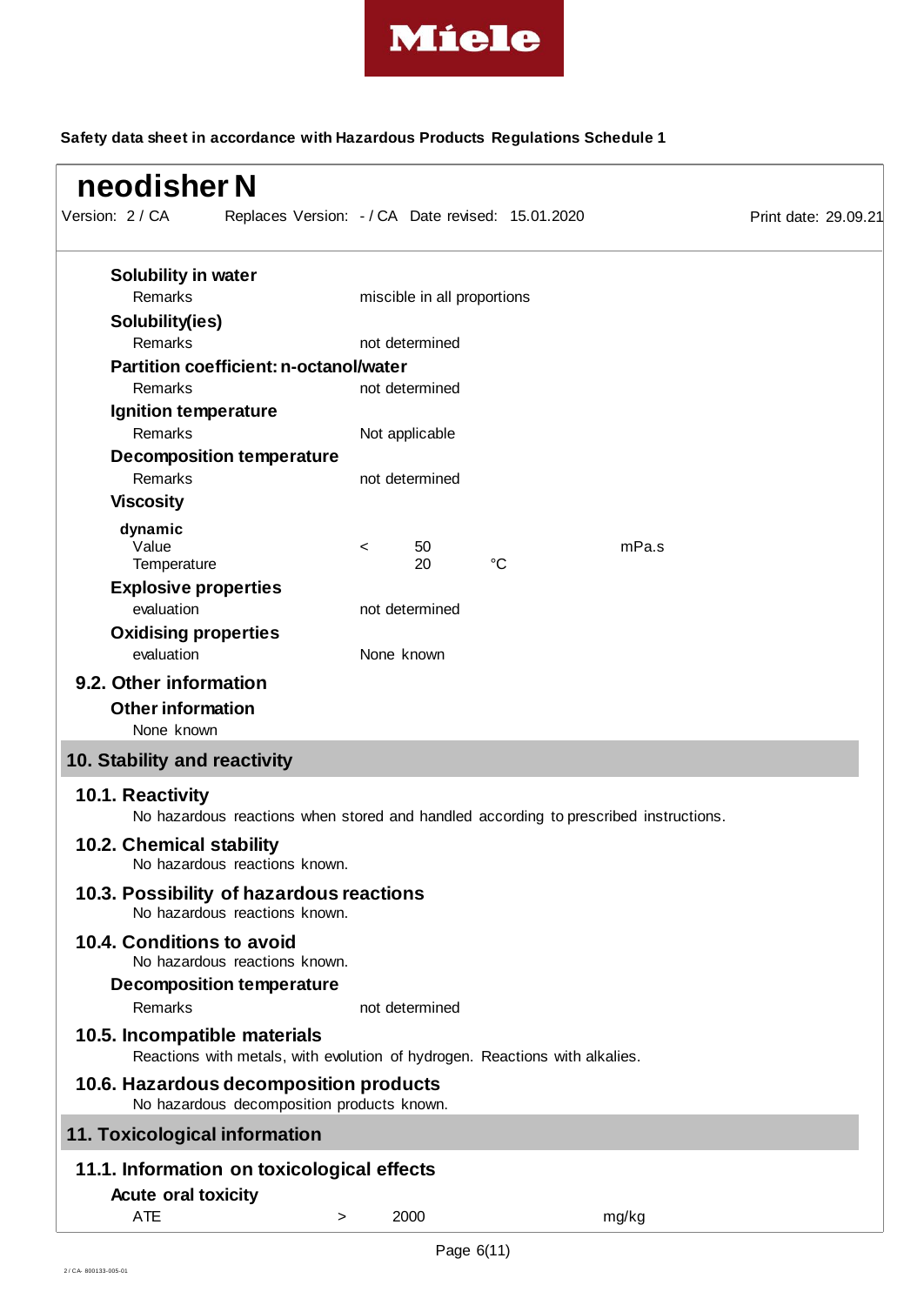

| Method                                       |           |                                      | calculated value (Regulation (EC) No. 1272/2008) |                                                                   |  |
|----------------------------------------------|-----------|--------------------------------------|--------------------------------------------------|-------------------------------------------------------------------|--|
| Remarks                                      |           |                                      |                                                  | Based on available data, the classification criteria are not met. |  |
| <b>Acute oral toxicity (Components)</b>      |           |                                      |                                                  |                                                                   |  |
| Phosphoric acid                              |           |                                      |                                                  |                                                                   |  |
| Species                                      | rat       |                                      |                                                  |                                                                   |  |
| LD <sub>50</sub>                             |           | 2600                                 |                                                  | mg/kg                                                             |  |
| citric acid                                  |           |                                      |                                                  |                                                                   |  |
| <b>Species</b>                               | rat       |                                      |                                                  |                                                                   |  |
| LD50                                         |           | 11700                                |                                                  | mg/kg                                                             |  |
| citric acid                                  |           |                                      |                                                  |                                                                   |  |
| <b>Species</b><br>LD50                       | mouse     | 5040                                 |                                                  | mg/kg                                                             |  |
|                                              |           |                                      |                                                  |                                                                   |  |
| <b>Acute dermal toxicity</b>                 |           |                                      |                                                  |                                                                   |  |
| <b>Remarks</b>                               |           |                                      |                                                  | Based on available data, the classification criteria are not met. |  |
| <b>Acute dermal toxicity (Components)</b>    |           |                                      |                                                  |                                                                   |  |
| Phosphoric acid                              |           |                                      |                                                  |                                                                   |  |
| Species                                      | rabbit    |                                      |                                                  |                                                                   |  |
| LD50                                         |           | 2740                                 |                                                  | mg/kg                                                             |  |
| <b>Acute inhalational toxicity</b>           |           |                                      |                                                  |                                                                   |  |
| Remarks                                      |           |                                      |                                                  | Based on available data, the classification criteria are not met. |  |
| <b>Skin corrosion/irritation</b>             |           |                                      |                                                  |                                                                   |  |
| evaluation                                   | corrosive |                                      |                                                  |                                                                   |  |
| Remarks                                      |           | The classification criteria are met. |                                                  |                                                                   |  |
| Serious eye damage/irritation                |           |                                      |                                                  |                                                                   |  |
| evaluation<br>Remarks                        | corrosive |                                      |                                                  |                                                                   |  |
|                                              |           | The classification criteria are met. |                                                  |                                                                   |  |
| <b>Sensitization</b>                         |           |                                      |                                                  |                                                                   |  |
| Remarks                                      |           |                                      |                                                  | Based on available data, the classification criteria are not met. |  |
| Subacute, subchronic, chronic toxicity       |           |                                      |                                                  |                                                                   |  |
| Remarks                                      |           |                                      |                                                  | Based on available data, the classification criteria are not met. |  |
| <b>Mutagenicity</b>                          |           |                                      |                                                  |                                                                   |  |
| Remarks                                      |           |                                      |                                                  | Based on available data, the classification criteria are not met. |  |
| <b>Reproductive toxicity</b>                 |           |                                      |                                                  |                                                                   |  |
| Remarks                                      |           |                                      |                                                  | Based on available data, the classification criteria are not met. |  |
| Carcinogenicity                              |           |                                      |                                                  |                                                                   |  |
| Remarks                                      |           |                                      |                                                  | Based on available data, the classification criteria are not met. |  |
| <b>Specific Target Organ Toxicity (STOT)</b> |           |                                      |                                                  |                                                                   |  |
|                                              |           |                                      |                                                  |                                                                   |  |
| Single exposure<br>Remarks                   |           |                                      |                                                  | Based on available data, the classification criteria are not met. |  |
|                                              |           |                                      |                                                  |                                                                   |  |
| <b>Repeated exposure</b>                     |           |                                      |                                                  |                                                                   |  |
| Remarks                                      |           |                                      |                                                  | Based on available data, the classification criteria are not met. |  |
| <b>Aspiration hazard</b>                     |           |                                      |                                                  |                                                                   |  |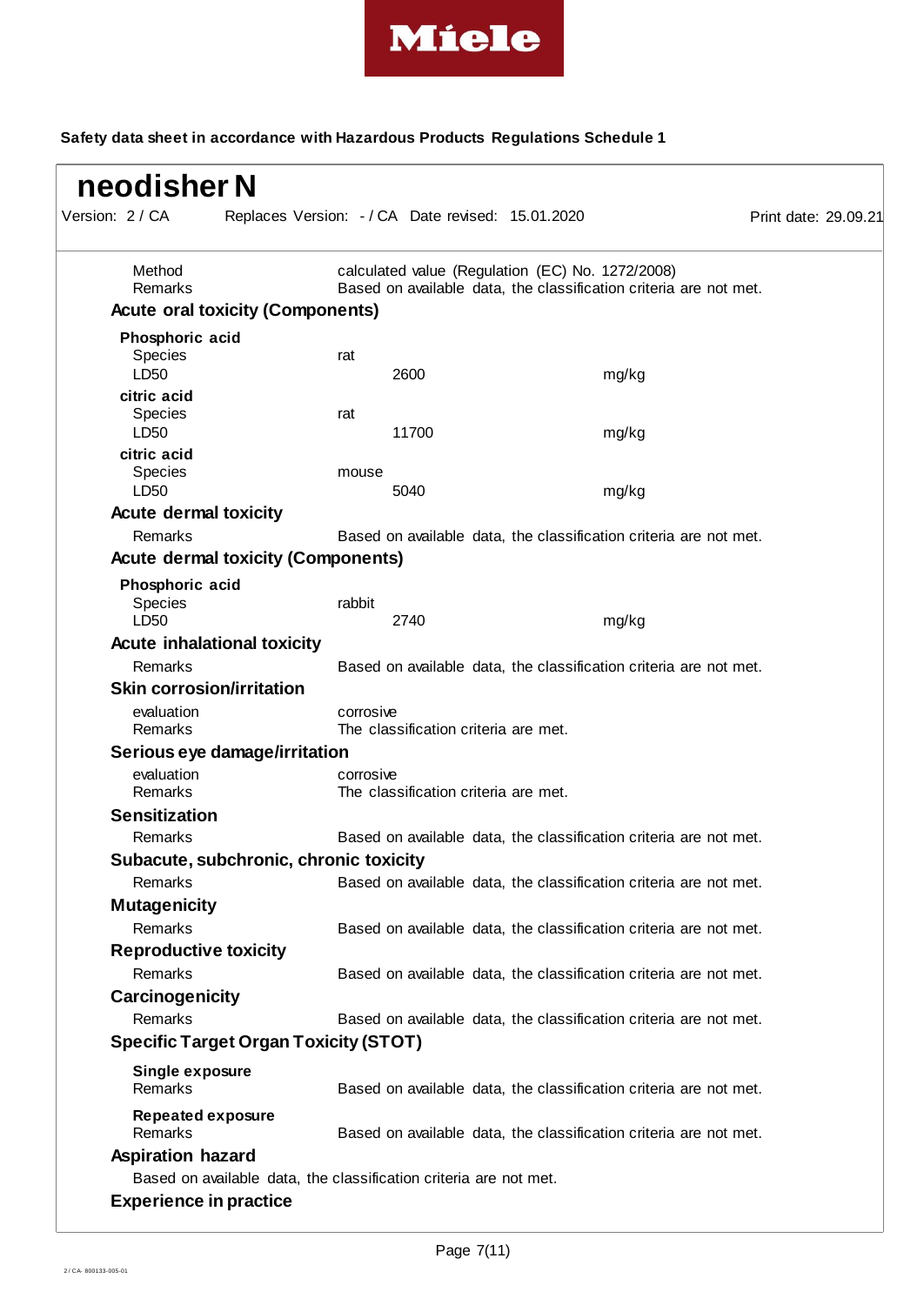

| Version: 2 / CA                                                                                                                                                                           | Replaces Version: - / CA Date revised: 15.01.2020            |    |     |      | Print date: 29.09.21 |
|-------------------------------------------------------------------------------------------------------------------------------------------------------------------------------------------|--------------------------------------------------------------|----|-----|------|----------------------|
| Inhalation may lead to irritation of the respiratory tract.<br><b>Other information</b><br>There is no data available on the product apart from the information given in this subsection. |                                                              |    |     |      |                      |
| 12. Ecological information                                                                                                                                                                |                                                              |    |     |      |                      |
|                                                                                                                                                                                           |                                                              |    |     |      |                      |
| 12.1. Toxicity<br><b>General information</b><br>not determined                                                                                                                            |                                                              |    |     |      |                      |
| <b>Fish toxicity (Components)</b>                                                                                                                                                         |                                                              |    |     |      |                      |
| Phosphoric acid<br>Species<br><b>LC50</b>                                                                                                                                                 | mosquito fish<br>138                                         |    |     | mg/l |                      |
| Duration of exposure                                                                                                                                                                      | 96                                                           | h  |     |      |                      |
| citric acid<br>Species<br><b>LC50</b>                                                                                                                                                     | golden orfe (Leuciscus idus)<br>440                          | to | 706 | mg/l |                      |
| Duration of exposure                                                                                                                                                                      | 96                                                           | h  |     |      |                      |
| <b>Daphnia toxicity (Components)</b>                                                                                                                                                      |                                                              |    |     |      |                      |
| Phosphoric acid<br>Species<br><b>EC50</b><br>Duration of exposure<br>Method                                                                                                               | Daphnia magna<br>100<br>$\geq$<br>48<br><b>OECD 202</b>      | h  |     | mg/l |                      |
| citric acid<br>Species<br><b>EC50</b><br>Duration of exposure                                                                                                                             | Daphnia magna<br>120<br>72                                   | h  |     | mg/l |                      |
| <b>Algae toxicity (Components)</b>                                                                                                                                                        |                                                              |    |     |      |                      |
| Phosphoric acid                                                                                                                                                                           |                                                              |    |     |      |                      |
| Species<br><b>EC50</b><br>Duration of exposure<br>Method                                                                                                                                  | Scenedesmus subspicatus<br>100<br>><br>72<br><b>OECD 201</b> | h  |     | mg/l |                      |
| 12.2. Persistence and degradability                                                                                                                                                       |                                                              |    |     |      |                      |
| <b>General information</b><br>not determined<br><b>Ready degradability (Components)</b>                                                                                                   |                                                              |    |     |      |                      |
| citric acid                                                                                                                                                                               |                                                              |    |     |      |                      |
| 12.3. Bioaccumulative potential                                                                                                                                                           |                                                              |    |     |      |                      |
| <b>General information</b><br>not determined                                                                                                                                              |                                                              |    |     |      |                      |
| <b>Partition coefficient: n-octanol/water</b>                                                                                                                                             |                                                              |    |     |      |                      |
| Remarks                                                                                                                                                                                   | not determined                                               |    |     |      |                      |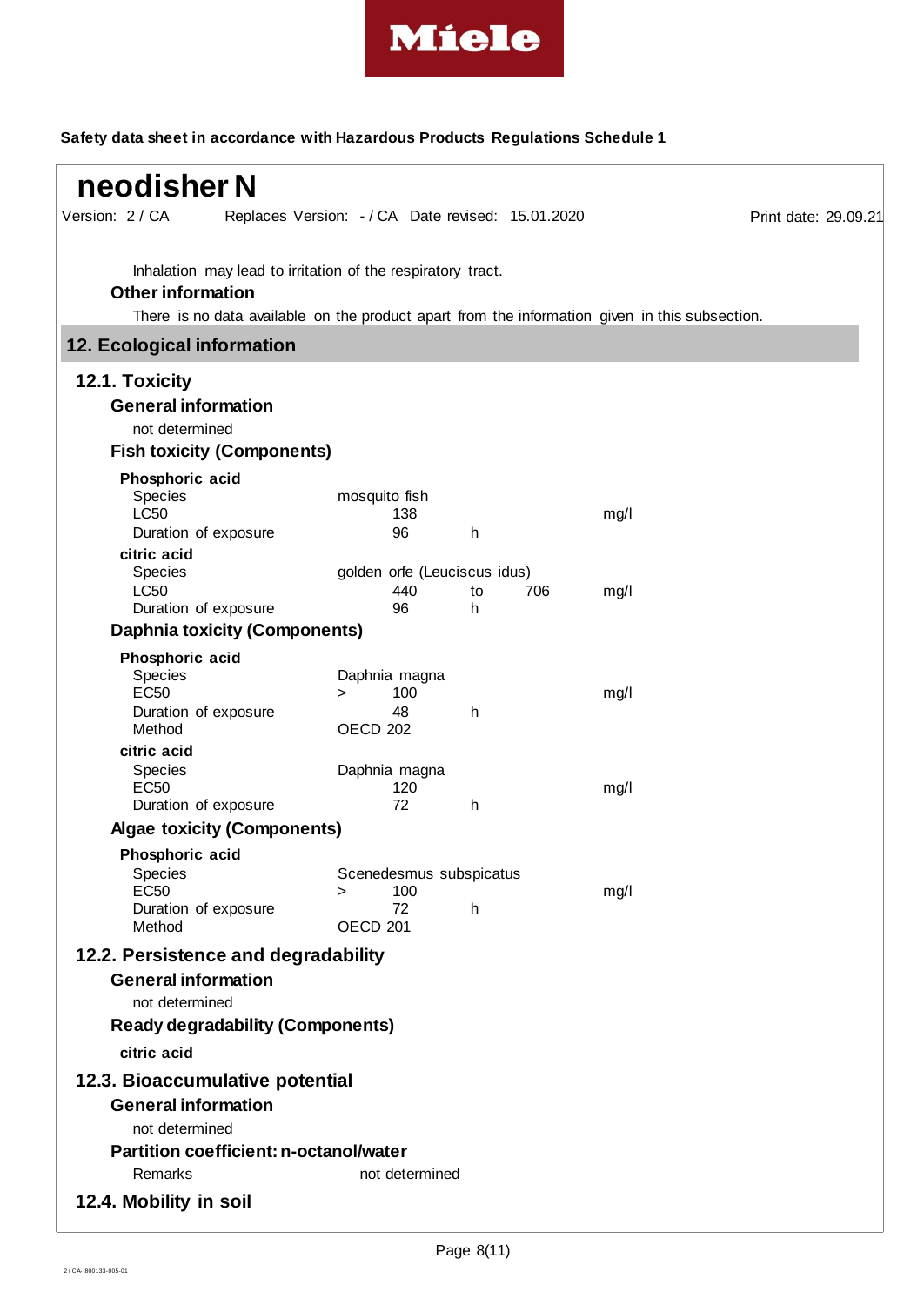

| Version: 2 / CA<br>Replaces Version: - / CA Date revised: 15.01.2020<br><b>General information</b><br>not determined<br>12.5. Results of PBT and vPvB assessment<br><b>General information</b><br>not determined<br>Evaluation of persistance and bioaccumulation potential<br>The product contains no PBT or vPvB substances.<br>12.6. Other adverse effects<br><b>General information</b><br>not determined<br><b>General information / ecology</b><br>Do not allow to enter soil, waterways or waste water canal. Avoid release into the atmosphere.<br>13. Disposal considerations<br>13.1. Waste treatment methods<br>Disposal recommendations for the product<br>Allocation of a waste code number, according to the European Waste Catalogue (EWC), should be<br>carried out in agreement with the regional waste disposal company.<br>Disposal recommendations for packaging<br>Packaging that cannot be cleaned should be disposed off in agreement with the regional waste disposal<br>company.<br><b>14. Transport information</b> | neodisher N |                      |
|-----------------------------------------------------------------------------------------------------------------------------------------------------------------------------------------------------------------------------------------------------------------------------------------------------------------------------------------------------------------------------------------------------------------------------------------------------------------------------------------------------------------------------------------------------------------------------------------------------------------------------------------------------------------------------------------------------------------------------------------------------------------------------------------------------------------------------------------------------------------------------------------------------------------------------------------------------------------------------------------------------------------------------------------------|-------------|----------------------|
|                                                                                                                                                                                                                                                                                                                                                                                                                                                                                                                                                                                                                                                                                                                                                                                                                                                                                                                                                                                                                                               |             | Print date: 29.09.21 |
|                                                                                                                                                                                                                                                                                                                                                                                                                                                                                                                                                                                                                                                                                                                                                                                                                                                                                                                                                                                                                                               |             |                      |
|                                                                                                                                                                                                                                                                                                                                                                                                                                                                                                                                                                                                                                                                                                                                                                                                                                                                                                                                                                                                                                               |             |                      |
|                                                                                                                                                                                                                                                                                                                                                                                                                                                                                                                                                                                                                                                                                                                                                                                                                                                                                                                                                                                                                                               |             |                      |
|                                                                                                                                                                                                                                                                                                                                                                                                                                                                                                                                                                                                                                                                                                                                                                                                                                                                                                                                                                                                                                               |             |                      |
|                                                                                                                                                                                                                                                                                                                                                                                                                                                                                                                                                                                                                                                                                                                                                                                                                                                                                                                                                                                                                                               |             |                      |
|                                                                                                                                                                                                                                                                                                                                                                                                                                                                                                                                                                                                                                                                                                                                                                                                                                                                                                                                                                                                                                               |             |                      |
|                                                                                                                                                                                                                                                                                                                                                                                                                                                                                                                                                                                                                                                                                                                                                                                                                                                                                                                                                                                                                                               |             |                      |
|                                                                                                                                                                                                                                                                                                                                                                                                                                                                                                                                                                                                                                                                                                                                                                                                                                                                                                                                                                                                                                               |             |                      |
|                                                                                                                                                                                                                                                                                                                                                                                                                                                                                                                                                                                                                                                                                                                                                                                                                                                                                                                                                                                                                                               |             |                      |
|                                                                                                                                                                                                                                                                                                                                                                                                                                                                                                                                                                                                                                                                                                                                                                                                                                                                                                                                                                                                                                               |             |                      |
|                                                                                                                                                                                                                                                                                                                                                                                                                                                                                                                                                                                                                                                                                                                                                                                                                                                                                                                                                                                                                                               |             |                      |
|                                                                                                                                                                                                                                                                                                                                                                                                                                                                                                                                                                                                                                                                                                                                                                                                                                                                                                                                                                                                                                               |             |                      |
|                                                                                                                                                                                                                                                                                                                                                                                                                                                                                                                                                                                                                                                                                                                                                                                                                                                                                                                                                                                                                                               |             |                      |
|                                                                                                                                                                                                                                                                                                                                                                                                                                                                                                                                                                                                                                                                                                                                                                                                                                                                                                                                                                                                                                               |             |                      |
|                                                                                                                                                                                                                                                                                                                                                                                                                                                                                                                                                                                                                                                                                                                                                                                                                                                                                                                                                                                                                                               |             |                      |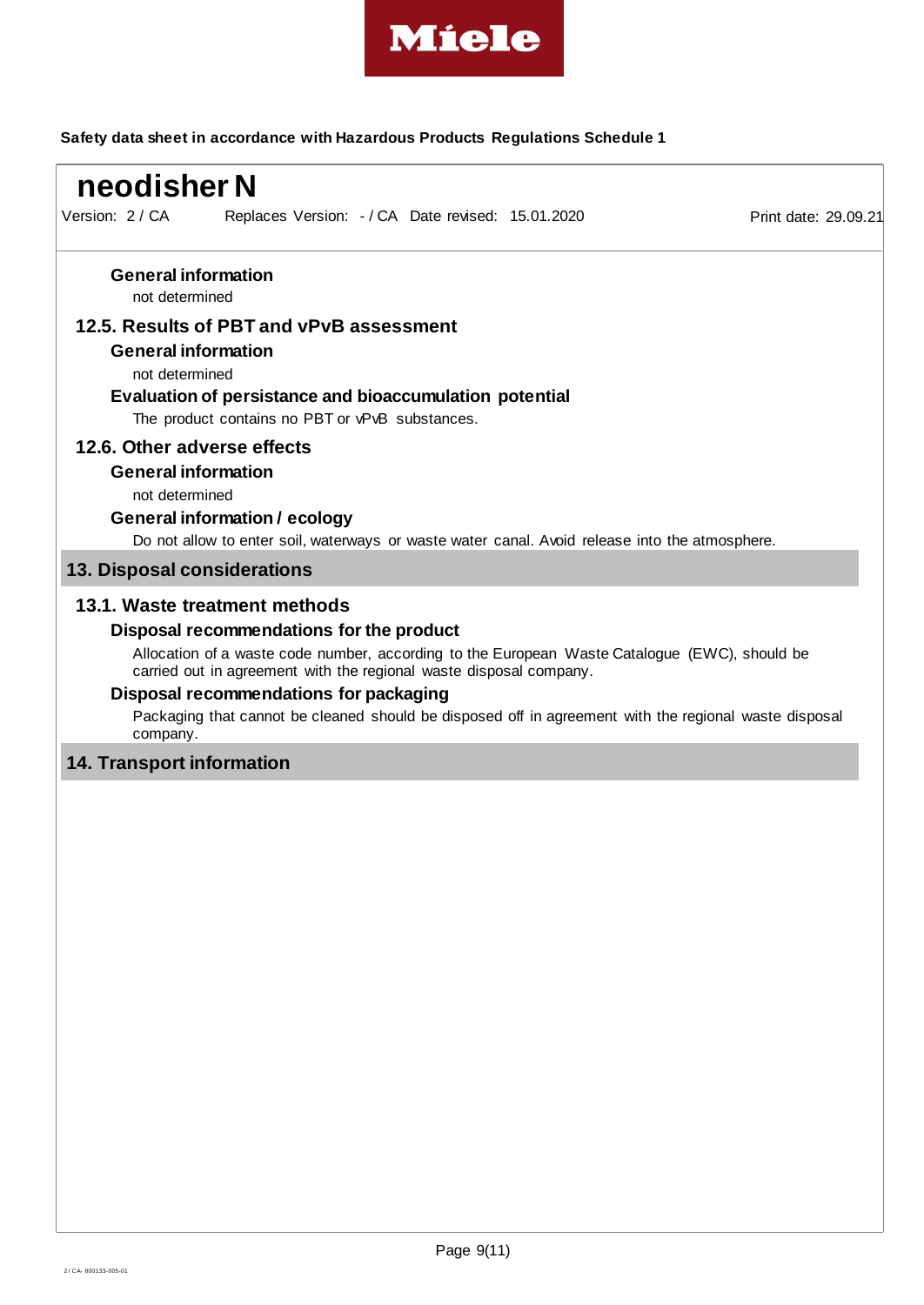

# **neodisher N**

Version: 2 / CA

Replaces Version:  $-$  / CA Date revised: 15.01.2020 Print date: 29.09.21

|                                     | <b>Land transport TDG</b> | <b>Marine transport</b><br><b>IMDG/GGVSee</b> | Air transport<br><b>ICAO/IATA</b>   |
|-------------------------------------|---------------------------|-----------------------------------------------|-------------------------------------|
| Tunnel restriction code             | E                         |                                               |                                     |
| IMDG-Code segregation group         |                           | 1 Acids                                       |                                     |
| 14.1. UN number                     | 1805                      | 1805                                          | 1805                                |
| 14.2. UN proper shipping name       | PHOSPHORIC ACID, SOLUTION | PHOSPHORIC ACID, SOLUTION                     | PHOSPHORIC ACID,<br><b>SOLUTION</b> |
| 14.3. Transport hazard<br>class(es) | 8                         | 8                                             | 8                                   |
| Label                               |                           |                                               |                                     |
| 14.4. Packing group                 | Ш                         | Ш                                             | $\mathbf{H}$                        |
| <b>Limited Quantity</b>             | 51                        |                                               |                                     |
| Transport category                  | 3                         |                                               |                                     |
| 14.5. Environmental hazards         |                           | no                                            |                                     |

## **Information for all modes of transport**

**14.6. Special precautions for user**

See Sections 6 to 8

#### **Other information**

**14.7. Transport in bulk according to Annex II of Marpol and the IBC Code** Not applicable

## **15. Regulatory information**

## **15.1. Safety, health and environmental regulations/legislation specific for the substance or mixture**

#### **Water Hazard Class (Germany)**

| Water Hazard Class | WGK 1                                               |
|--------------------|-----------------------------------------------------|
| (Germany)          |                                                     |
| Remarks            | Derivation of WGK according to Annex 1 No. 5.2 AwSV |

#### **Other information**

The product does not contain substances of very high concern (SVHC).

#### **15.2. Chemical safety assessment**

For this preparation a chemical safety assessment has not been carried out.

## **16. Other information**